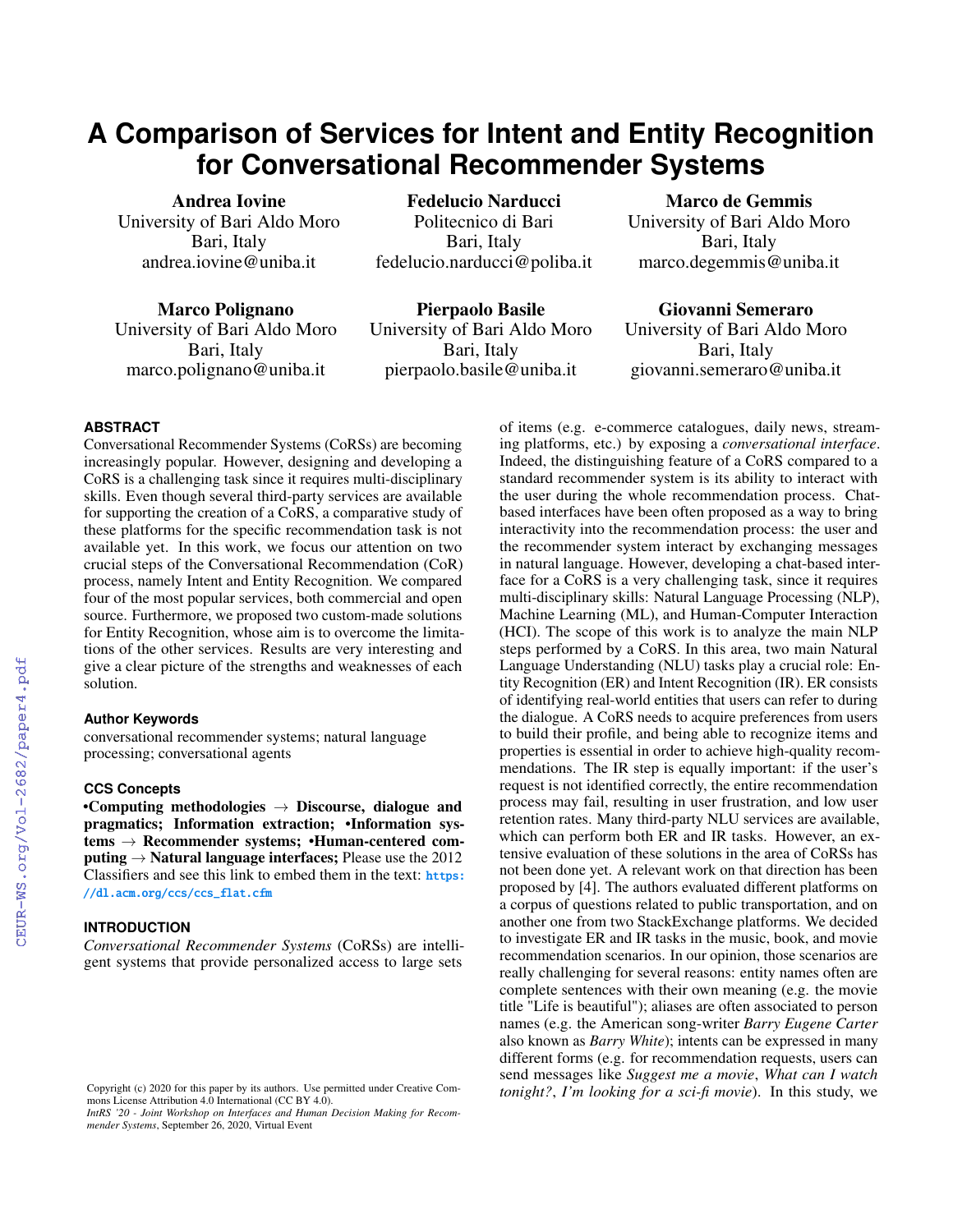evaluated four third-party services. For the ER task, we also added two of our own solutions, for a total of six systems. The experiment has been carried out on a dataset of real user messages, collected from the interactions with a CoRS in the book, music, and movie domains. Therefore, we evaluate each platform's ability to understand messages written by real users in the recommendation context. The experiment was carried out in order to answer the following Research Questions:

RQ1 - Is a purpose-built solution better than a generalpurpose one for a chat-based CoRS? Developing a customized component requires more effort, however this effort may not result in better performance.

RQ2 - Does fuzzy matching improve Entity Recognition performance? Introducing Fuzzy matching for the ER step might be a solution to the problem of identifying misspelled or incomplete entity mentions. However, it may also generate some noise in the recognition process (e.g. treating unrelated words as entities).

RQ3 - Is a commercial Intent Recognizer better than an open-source one for a chat-based CoRS? Taking inspiration from [\[4\]](#page-9-0), commercial platforms can exploit large quantities of data fed by their userbase. Conversely, open-source solutions like Rasa can only rely on the data that the current user is able to provide for training. This hypothetically means that the former has better performance than the latter. At the end of this work, we highlight the specific peculiarities of each service, and we explain why one service might be preferred over another via a detailed analysis of specific cases.

## **RELATED WORK**

A CoRS is defined as a system that provides recommendations to users via a multi-turn dialogue [\[14\]](#page-10-0). The main characteristic of CoRSs is that the user profile is acquired in an iterative fashion. The system can interact by asking the user to rate some items, and the user can influence the outcome of the recommendation by providing feedback on the suggested items. On the other hand, traditional recommender systems require that all user information is provided before generating a recommendation [\[18\]](#page-10-1). A review of state of the art regarding Conversational Recommender Systems is described in Jannach et al. [\[14\]](#page-10-0). Kang et al. [\[15\]](#page-10-2) investigated how people interact with a natural language-based CoRS through voice or text. To do this, the authors developed a natural language interface, and integrated it in the MovieLens system. The authors classified three types of recommendation goals and several types of follow-up queries from the collected data. Objective recommendation goals express the desire to find movies based on known attributes, such as the genre. Subjective goals instead involve the evaluation of subjective qualities (e.g. "sad movies", "interesting characters"). Finally, navigational goals are expressed when the user wants to find a specific movie by its title. A work similar to this is described in Cai and Chen [\[5\]](#page-9-1). An exploratory study was conducted by manually annotating 200 human-human conversations. The result is a taxonomy of intents that are commonly associated with the task of receiving recommendations. The authors state that users can express preferences by either mentioning entities (e.g. movies that they have previously watched), attributes (i.e. subjective or

objective qualities of the items), or purposes (e.g. "a movie to watch with the family"). While these works are focused on understanding how people express their needs to a CoRS, the scope of our study is to evaluate the ability of the existing NLU tools to correctly understand these expressions.

Developing a CoRS that interacts using a natural language dialogue requires performing several Natural Language Processing tasks. Most NLP strategies must be trained on large quantities of text. In recent years, researchers have published many datasets for training and evaluating CoRSs. Examples are Dodge et al. [\[9\]](#page-9-2), Asri et al. [\[1\]](#page-9-3), Suglia et al. [\[24\]](#page-10-3), Li et al. [\[16\]](#page-10-4), and Radlinski et al. [\[21\]](#page-10-5). However, many of the datasets in the literature were developed with the specific intent of training End-to-End systems, i.e. systems that learn the two tasks of maintaining a conversation and generating recommendations together. In this paper, we only focus on the first task so that the underlying recommendation can be performed with any of the existing algorithms. As stated in the Introduction, several NLU platforms are already available, which contain many of the essential blocks needed to quickly design and develop Conversational Agents (CAs). They extract relevant information for a specific machine understanding task from natural language content. [\[8\]](#page-9-4). These systems have been demonstrated to be suitable for several NLP tasks [\[25\]](#page-10-6) such as question answering [\[22\]](#page-10-7), document translation [\[23\]](#page-10-8), and dialogue management [\[2\]](#page-9-5). Entity Recognition and Intent Recognition are tasks that are frequently addressed by those systems. Google's Dialogflow (also known as  $API.ai$ )<sup>[1](#page-1-0)</sup>, IBM's Watson Assistant<sup>[2](#page-1-1)</sup>, Microsoft's LUIS<sup>[3](#page-1-2)</sup> are the most famous commercial solutions. Other platforms are Amazon Lex<sup>[4](#page-1-3)</sup>, Facebook's Wit.ai<sup>[5](#page-1-4)</sup>, and Recast.ai<sup>[6](#page-1-5)</sup>. On the other hand, open-source services like Snips.ai<sup>[7](#page-1-6)</sup> and RASA<sup>[8](#page-1-7)</sup> are also available. These systems have been largely described and analyzed in the literature, showing encouraging performance on different datasets [\[27,](#page-10-9) [7,](#page-9-6) [4,](#page-9-0) [6,](#page-9-7) [17\]](#page-10-10). As for NLU systems for conversational agents, Wisniewski et al. [\[27\]](#page-10-9) compares several systems with the aim of identifying the best solution for building a robust CA. The authors compared Snips.ai with Amazon Lex, API.ai, LUIS, Apple's SiriKit<sup>[9](#page-1-8)</sup>, IBM Watson, Wit.ai on a dataset of 328 queries chosen by the Snips.ai team. The results confirm the validity of the service, showing much higher accuracy values than its competitors for the Intent Recognition task. Braun et al. [\[4\]](#page-9-0) compared the performance obtained by LUIS, Watson Assistant, API.ai, Wit.ai, and Amazon Lex on two different datasets. The first one consists of 206 questions about public transport, which were asked to a Telegram chatbot, and then manually annotated by the authors. The second one consists of 290 questions made on two StackExchange

- <span id="page-1-0"></span>1 <https://dialogflow.cloud.google.com/>
- <span id="page-1-1"></span> $^2$ <https://www.ibm.com/cloud/watson-assistant/>

<span id="page-1-2"></span> $^3$ <https://www.luis.ai/>

<span id="page-1-3"></span><sup>4</sup> <https://aws.amazon.com/it/lex/>

<span id="page-1-4"></span><sup>5</sup> <https://wit.ai/>

<span id="page-1-5"></span><sup>6</sup> <https://cai.tools.sap/>

<span id="page-1-6"></span><sup>&</sup>lt;sup>7</sup><https://snips.ai/>

<span id="page-1-7"></span><sup>8</sup> <https://rasa.com/>

<span id="page-1-8"></span><sup>&</sup>lt;sup>9</sup><https://developer.apple.com/documentation/sirikit>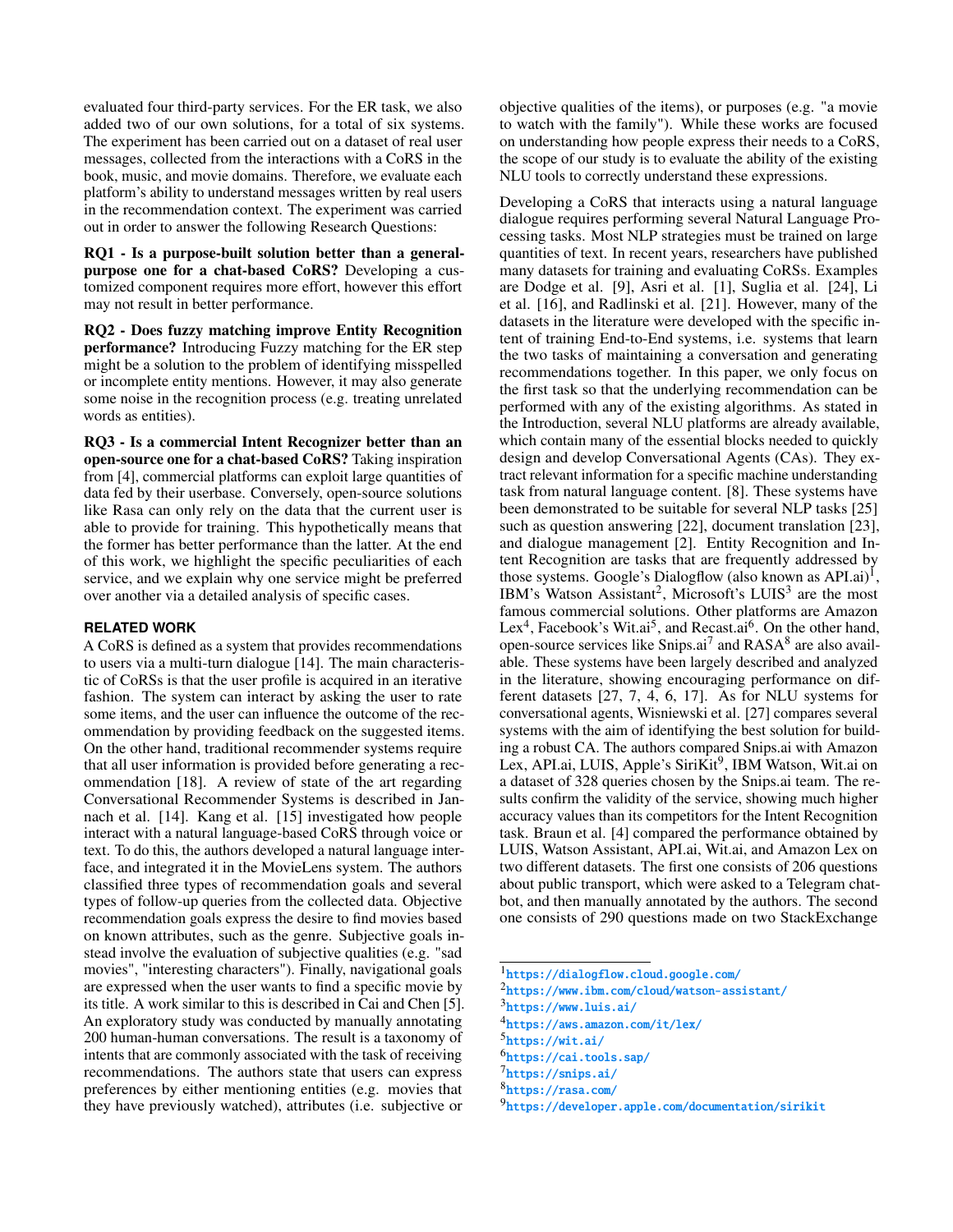platforms. The results show that LUIS performs better than its competitors on the two datasets in terms of F1-score.

The state of the art shows that the research area of CoRSs is indeed quite active, and that many works have been published on the subject. However, very few of them focus on the evaluation of Natural Language Understanding components for the conversational recommendation scenario. We believe that this is important, especially if the CoRS should support a *mixedinitiative* interaction, in which both the system and the user can take control of the conversation. Furthermore, we believe that this research is interesting for practitioners that would like to develop a conversational recommender system using tools that are currently available on the market. Research shows that they perform well in domains such as question answering and customer service, but there is no evidence regarding their performance in the conversational recommendation scenario. We believe that there are some challenges that are unique to this application. In fact, the intents sand entities of the domains explored in [\[4\]](#page-9-0) are not particularly ambiguous (e.g. Station destination, Station start, Departure time, etc.). Conversely, the conversational recommendation scenario offers both ambiguous entities, and user requests that are highly heterogeneous, as anticipated in the Introduction.

### <span id="page-2-0"></span>**CORS ARCHITECTURE AND DIALOG MODEL**

Chat-based CoRSs are a specialization of a Goal-Oriented Conversational Agent. A general architecture for CAs can be found in Williams et al. [\[26\]](#page-10-11). A possible adaptation of the Goal-Oriented CA architecture for the chat-based CoRS task can be seen in Fig. [1.](#page-3-0) For this paper, we exclude the components related to speech, since the focus is on written text messages. The user message is first analyzed by the *Natural Language Understanding* (NLU) component. This component is responsible for extracting all information from the user message. Two tasks are commonly associated with Natural Language Understanding: *Intent Recognition* and *Entity Recognition*. Intent Recognition is performed to understand the general action or request that is formulated in the message. For example, asking *"What movie should I watch tonight"* is a clear indication of the user's intention of receiving recommendations from the system. Entity Recognition is used to extract named entities that are mentioned by the user. This is essential for a CoRS, as it allows the user to discuss about the items that he or she is interested in. A CoRS that suggests movies should be able to recognize entities such as movies, actors, directors, genres, etc. The output of the NLU component is a semantically tagged version of the user message, which describes the intent of the user, and the ratings to each individual entity that may have been mentioned within. The next module in the architecture is the *Dialogue State Tracker* (DST). It is responsible for keeping a consistent conversation between the user and the system. It also remembers all the information that was exchanged between the two parties, which is referred to as the *dialogue state*. The DST makes it possible for the system to remember what was said previously in the conversation, e.g. when the user answers a question made by the system. The state is updated at each conversation turn, based on the user's message and the previous state. Several DST strategies have been proposed in the literature: rule-based, such as Branting

et al. [\[3\]](#page-9-8); frame-based, such as Göker and Thompson [\[12\]](#page-10-12); based on statistical models, such as Gavšić and Young  $[11]$  $[11]$ ; and based on neural networks, such as Bordes et al. [\[2\]](#page-9-5). For the CoRS task, the dialogue state can contain the user's profile. Frame-based DST is often used for this purpose, as it models the conversation as a set of *slots* (i.e. attributes) that need to be *filled* by the user with the necessary information. An example of this is the Adaptive Place Advisor [\[12\]](#page-10-12), which uses natural language to model a constraint-based recommender system. The *Dialogue Policy* (DP) is in charge of choosing the action that will be performed by the system, based on the current input and the state of the conversation. Policy selection can be performed either via rules (e.g. one action per intent), or can be selected via a probabilistic model, such as [\[11\]](#page-10-13). The actions that a CoRS can perform are mostly related to the profile acquisition (e.g. ask the user to rate an item), or recommendation (e.g. generate a list of recommendations). Therefore, the DP can directly communicate with the underlying recommender system. It is worth noting that the architecture described in Fig. [1](#page-3-0) is not bound to a specific recommendation algorithm. Finally, the *Natural Language Generator* (NLG) is in charge of generating the textual response that will be sent back to the user. This response can be a feedback of an action made by the system, or a question that the user should answer, or a generic response to a colloquial message. The simplest method for NLG is to use *response templates* that can be filled with contextual data. End-to-End conversational agents such as [\[2\]](#page-9-5) attempt to generate a complete sentence based on the user's input. In this paper, we focus our attention on the NLU component, and in particular, on the Intent and Entity Recognition tasks, which we introduced in Section [1.](#page--1-1)

To model the interaction between the user and the CoRS, we devised a general *dialogue model*, which involves three distinct actions: providing a preference to one or more items, requesting a recommendation, requesting to view her profile. We chose these three actions as they represent the most basic activities that are performed by recommender systems: acquiring the user profile and generating recommendations. We then added the ability to show the user profile, which is essential for ensuring transparency. Another advantage of this dialog model is that it is agnostic to the underlying recommendation algorithm, as it can be easily adapted to work with a collaborative or content-based filtering recommender system. Finally, it is consistent with the findings of [\[15\]](#page-10-2) and [\[5\]](#page-9-1). In the movie domain, given the utterance *I like Ghostbusters because I love comedy movies*, the CoRS should recognize that the user is providing a positive preference for two different kinds of items: a movie (*Ghostbusters*) and a genre (*comedy*). By asking the system *Can you suggest me a movie to watch?* instead, the CoRS should be able to understand that the user is asking for a recommendation. Finally, the message *What are the preferences stored in my profile?* means that the user is asking for exploring his/her profile.

## <span id="page-2-1"></span>**EVALUATED PLATFORMS**

The objective of this study is to compare several NLU platforms based on their ability to perform tasks commonly carried out in a chat-based CoRS, i.e. intent and entity recognition. Due to the large quantity of NLU platforms available on the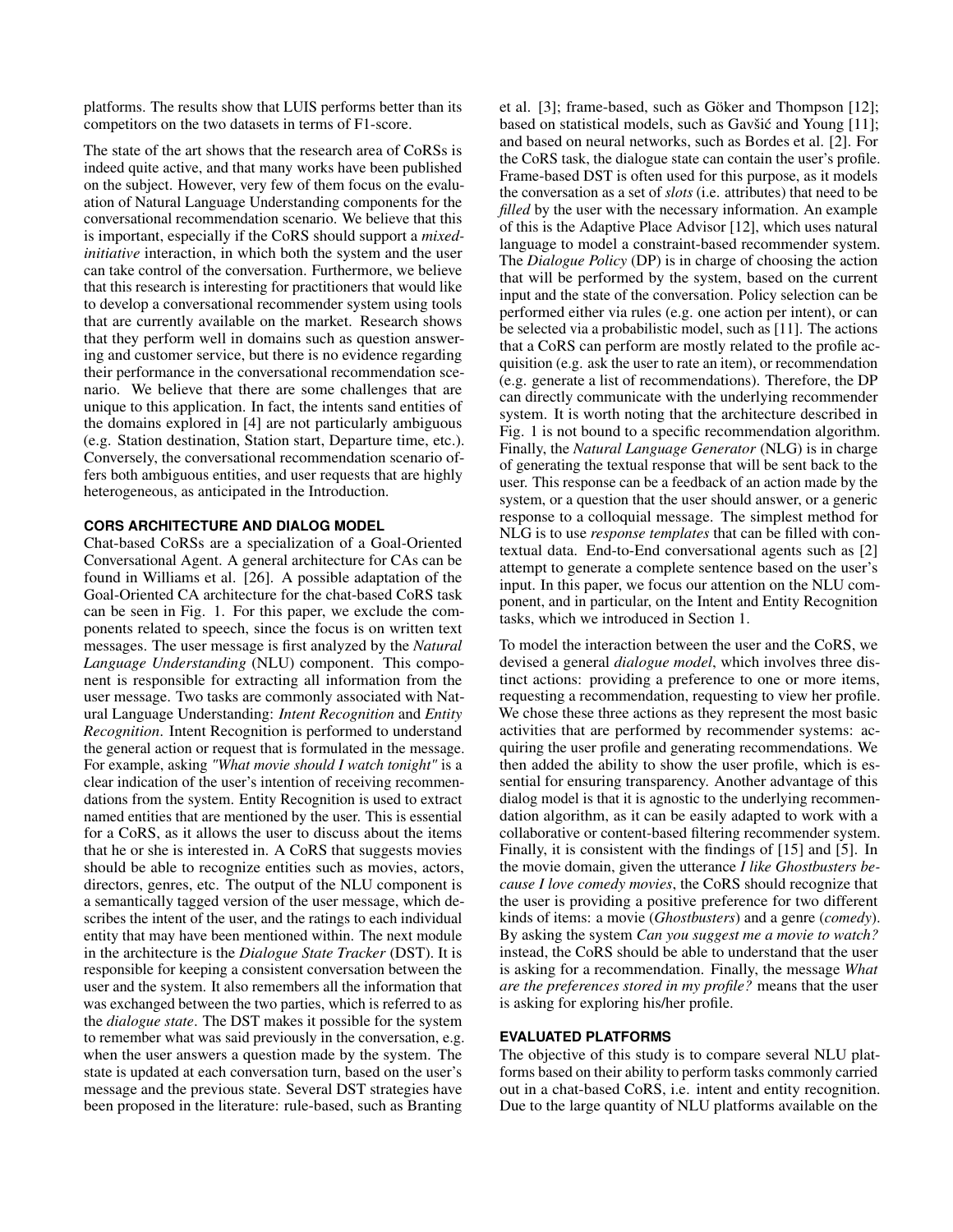<span id="page-3-0"></span>

Figure 1: Possible architecture for a chat-based CoRS

market and limited resources, a comparison of all platforms would hardly be feasible. Therefore, we decided to conduct the study on a subset of the most popular platforms. We chose to include three of the most popular commercial NLU platforms, which are Google Dialogflow, Microsoft LUIS, and IBM Watson Assistant. Then, we selected one of the most popular open-source NLU platforms, i.e. Rasa. These four platforms already provide all the tools required to build a functioning CoRS, except for the recommendation algorithm. On the surface, the commercial platforms share many similarities: they all provide the same NLU functionalities (i.e. intent and entity recognition), a Web-based interface for building the dialogue model, multi-language support, and can be easily integrated into a wide variety of messaging platforms. Also, they all employ Machine Learning (ML) algorithms for the NLU tasks, which need to be trained by supplying example sentences. The ML techniques used are proprietary, and thus no implementation details are provided, which makes it more difficult to choose one platform over another based on their characteristics. An advantage of Dialogflow and Watson Assistant over LUIS is the *fuzzy matching* function that allows the Entity Recognition to tolerate spelling errors. Rasa differs from the previous platforms for several reasons: first and foremost, it is open-source and self-hosted, rather than proprietary and cloud-based. Rasa is essentially divided into two parts: Rasa NLU, which handles the Natural Language Understanding pipeline, and Rasa Core which implements a Dialogue management component. This component uses ML to model the conversation logic, unlike the previous platforms that use hand-written rules. Due to the open-source nature of Rasa, it is also more transparent about the ML techniques that it employs. In fact, each component of the NLU pipeline can be customized, and many state-of-the-art models are already available, such as spaCy embeddings. However, Rasa does not currently implement a fuzzy matching function for Entity Recognition. While a developer could plug an external fuzzy string matching library for this scope, we chose not to do it, as we want to test Rasa's performance *out of the box*. In addition to these platforms, we also added to the comparison of two Entity Recognizers that were developed in-house, and that is purpose-built for the CoRS task. Both components are trained to recognize and link entities that are contained within a knowledge base.

This composition is tailored to the Research Questions formulated in the Introduction. We included both commercial and open-source platforms in the study to test the hypothesis formulated in RQ3. The addition of custom-built components for Entity Recognition is useful to answer RQ1. Finally, the fact that only some platforms support Fuzzy Matching for Entity Recognition allows us to answer RQ2.

#### <span id="page-3-3"></span>**Custom ER solutions**

Before starting the description of the custom-made ER models, it is worth noting that the entity recognition task for a CoRS is not trivial. Indeed, despite the fact that entity names are already available in the knowledge base, the ER should be able to tolerate misspellings, incomplete mentions, and synonyms. In fact, when a user interacts with a conversational agent thorough text, typing errors are likely to occur [\[19\]](#page-10-14). Another problem is that the same entity may have several surface forms. One example of such is Barry White as introduced in Section [1.](#page--1-1) Furthermore, users may expect to mention entities in a shortened form, for convenience. An efficient ER should properly manage these issues, and not accounting for them will result in a more frustrating user experience.

NER\_FCR (Named Entity Recognition based on Fuzzy CRF + Regex) is composed of two parts: an *Entity Recognizer* that extracts the parts of the user message containing entity mentions, and an *Entity Linker* that maps the entity mentions back to the knowledge base. The Entity Recognition is imple-mented using parts from the Stanford CoreNLP<sup>[10](#page-3-1)</sup> library. In particular, it uses a combination of two algorithms: one based on *regular expressions* and one based on *Conditional Random Fields* (CRF) [\[10\]](#page-10-15). The CRF-based classifier can be trained by supplying example sentences. It classifies each word as either entity or non-entity, based on several features such as the shape and Part-of-speech tag of the current, previous, and next word. It is able to tag entities even if they were not spelled correctly or completely. The regex-based classifier only needs a list of entities, and ensures that correctly spelled entities are recog-nized. The Entity Linking part uses fuzzy string matching<sup>[11](#page-3-2)</sup> to find the entities that are most similar to the mention based

<span id="page-3-1"></span><sup>10</sup><https://stanfordnlp.github.io/CoreNLP/>

<span id="page-3-2"></span><sup>11</sup><https://github.com/xdrop/fuzzywuzzy>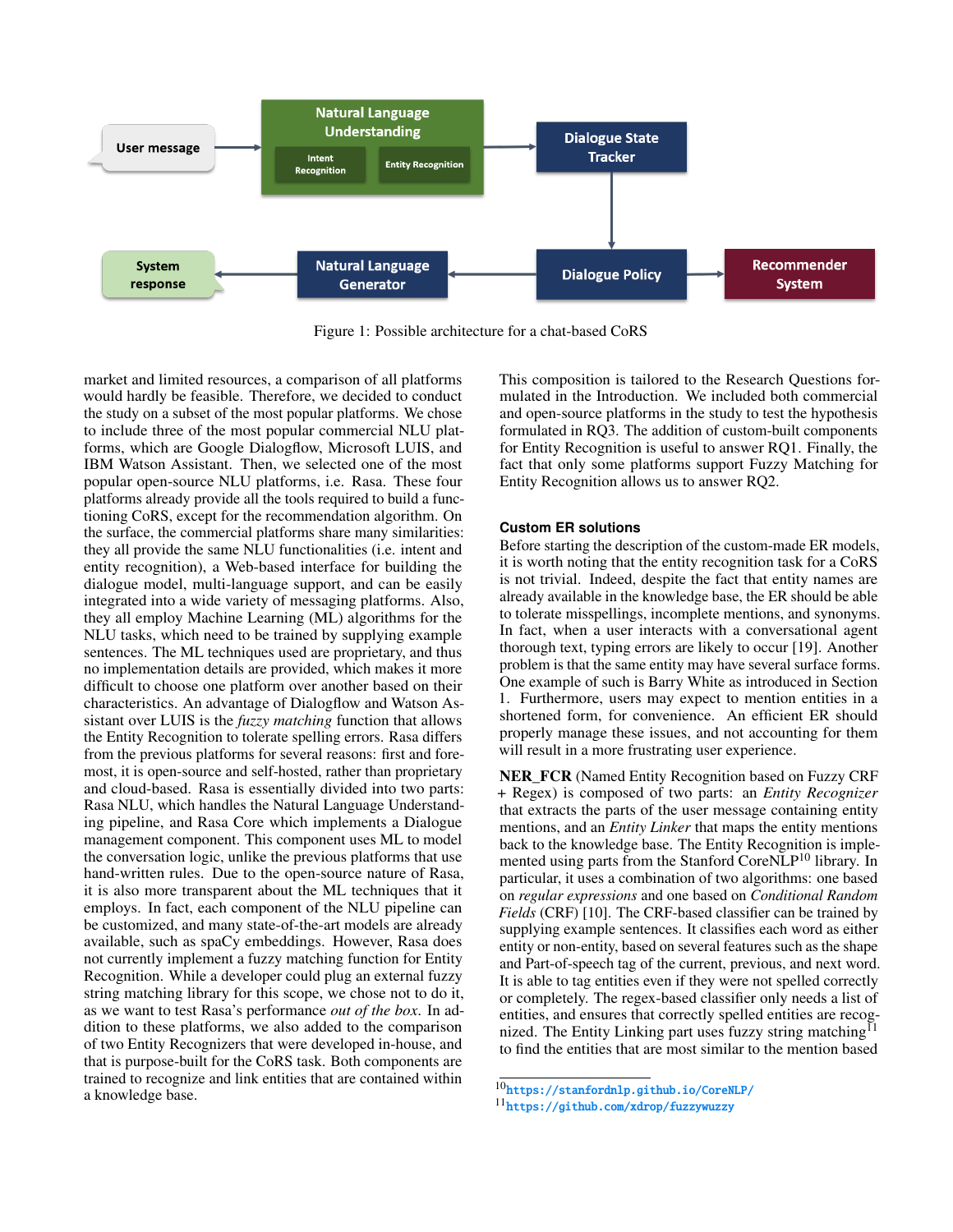on the Levenshtein distance. Multiple entities are retrieved if the mention is ambiguous.

NER\_KG (Named Entity Recognition based on Knowledge Graphs) exploits a knowledge-based approach for finding entities mentioned in the user sentence and linking them to the correct concept in the knowledge base. Wikidata<sup>[12](#page-4-0)</sup> is the Knowledge Base chosen for this task. In particular, we can customize NER\_KG according to the entities involved in a specific domain. For example, if the CoRS is a movie recommender system, we can filter only Wikidata concepts related to this specific domain: e.g. movies, actors, and directors. NER\_KG performs both *Spotting* and *Linking* steps. In the spotting step, the algorithm analyzes the text in order to discover candidate entities. In particular, the algorithm detects sequences of words (*surface form*) matching a Wikidata alias, and then all the concepts that can be associated to the alias are retrieved. This spotting strategy enables NER\_KG to deal with noisy text, For the second step (also referred to as *Linking*), it uses an approach based on graph embeddings to exploit the relations between concepts in the knowledge graph. In particular, NER\_KG uses holographic embeddings (HolE) [\[20\]](#page-10-16) built on Wikidata. The disambiguation step consists of selecting the correct concept for each surface form. The idea is to choose the concept that is more similar to the other concepts occurring in the text, following the hypothesis of *one topic for discourse*. The motivation behind this approach is that, in a sentence, the user tends to refer to entities that are in some way related. Due to the use of linked data, NER\_KG does not require training sentences to work.

## <span id="page-4-3"></span>**DATASET**

The dataset used in this study contains real user messages, which were captured by logging the interactions between users and a chat-based CoRS in the movie, book, and music domains [\[13\]](#page-10-17). Each message is bundled with the ID of the user, the intent, the entities mentioned within, and a timestamp. The dataset is composed of 5,318 messages for the movie domain, 1,862 for the book domain, and 2,096 for the music domain. The dataset was filtered by removing all messages that do not fit with the dialogue model defined in Section [3.](#page-2-0) For instance, we removed generic chit-chat messages, or messages that users sent in response to a question made by the system. The remaining messages have been manually checked by three human annotators. In particular, the annotators validated the intents identified by the CoRS, checked the list of entities identified in the message, and fixed errors. For each entity mentioned by the user, the annotators tagged it with the most appropriate Wikidata entity.

At the end of the cleaning and revising process, 2,410 queries have been obtained. In particular, there are 1,016 messages for the movie domain, 747 for the book domain, and 647 for the music domain. Table [1](#page-4-1) presents an overview of the composition of the final dataset. Table [2](#page-5-0) contains some examples of user messages in the movie domain. Each message is annotated with one of the following intents: *preference, request recommendation, and show profile*, which are the actions of the

<span id="page-4-1"></span>

| <b>Dataset</b> | Intent                 |                  | <b>Entity</b> |     |
|----------------|------------------------|------------------|---------------|-----|
|                | preference             | 743              | item movie    | 460 |
| movie          | request_recommendation | 206              | item_people   | 289 |
|                | show_profile           | 67               | item genre    | 27  |
|                | preference             | 534              | item song     | 85  |
| music          | request_recommendation | 146              | item_people   | 414 |
|                | show_profile           | 67               | item_genre    | 37  |
|                | preference             | 438              | item book     | 273 |
| book           | request_recommendation | $\overline{142}$ | item people   | 149 |
|                | show profile           | 67               | item genre    | 18  |

Table 1: Details on the composition of the final datasets

dialogue model described in Section [3.](#page-2-0) Each entity was manually classified according to its role in the domain. The roles defined for each domain are: *item\_movie, item\_song, item\_book* for entities concerning movies/songs/books; *item\_people* for entities concerning real people like actors, singers or writers; *item genre* that are entities describing the genre of an item. Entities are all linked to their corresponding Wikidata ID. The dataset is publicly available on Git $\tilde{H}$ ub<sup>[13](#page-4-2)</sup>.

# **EXPERIMENTAL EVALUATION**

The objective of this experiment is to evaluate the performance of the NLU platforms presented in Section [4](#page-2-1) for the Intent and Entity recognition tasks in the Conversational Recommendation (CoR) scenario. We used the datasets described in Section [5](#page-4-3) both to train and test the ML components of each platform. The idea is that by performing the test on multiple domains we will obtain stronger evidence about the strengths and weaknesses of each solution. Moreover, we are interested in observing each platform's ability to understand messages sent by real users in the CoR scenario. This scenario is challenging due to the high variability of user messages, and to the presence of misspelled or partial entity mentions. Although a service may perform better in a domain and worse in others, we expect that all platforms show similar performance in all three domains.

## **Protocol**

The experimental protocol adopted in our work is inspired from [\[4\]](#page-9-0), with some changes. First, we adopted a 5-fold cross-validation instead of a random train-test split. Also, we decided to analyze IR and ER performance separately. All NLU platforms described in Section [4](#page-2-1) followed the same experimental protocol, which means that each platform was trained and tested using the same data. Two exceptions are made: first, only the ER test was performed for NER\_FCR and NER\_KG. Also, NER\_KG does not require training sentences, so cross-validation was unnecessary. To perform the 5-fold CV, we divided each dataset into five parts. We then repeated training and testing five times, by using one fold as a test set, and the other four folds as training set. In each step, we trained the Intent and Entity Recognition components of each platform with the training set. Where possible, we used the batch import functionalities made available by each platform, in order to easily re-train the agents for each iteration. During testing, the user messages in the test set were

<span id="page-4-0"></span><sup>12</sup><https://www.wikidata.org/>

<span id="page-4-2"></span><sup>13</sup><https://github.com/aiovine/converse-dataset>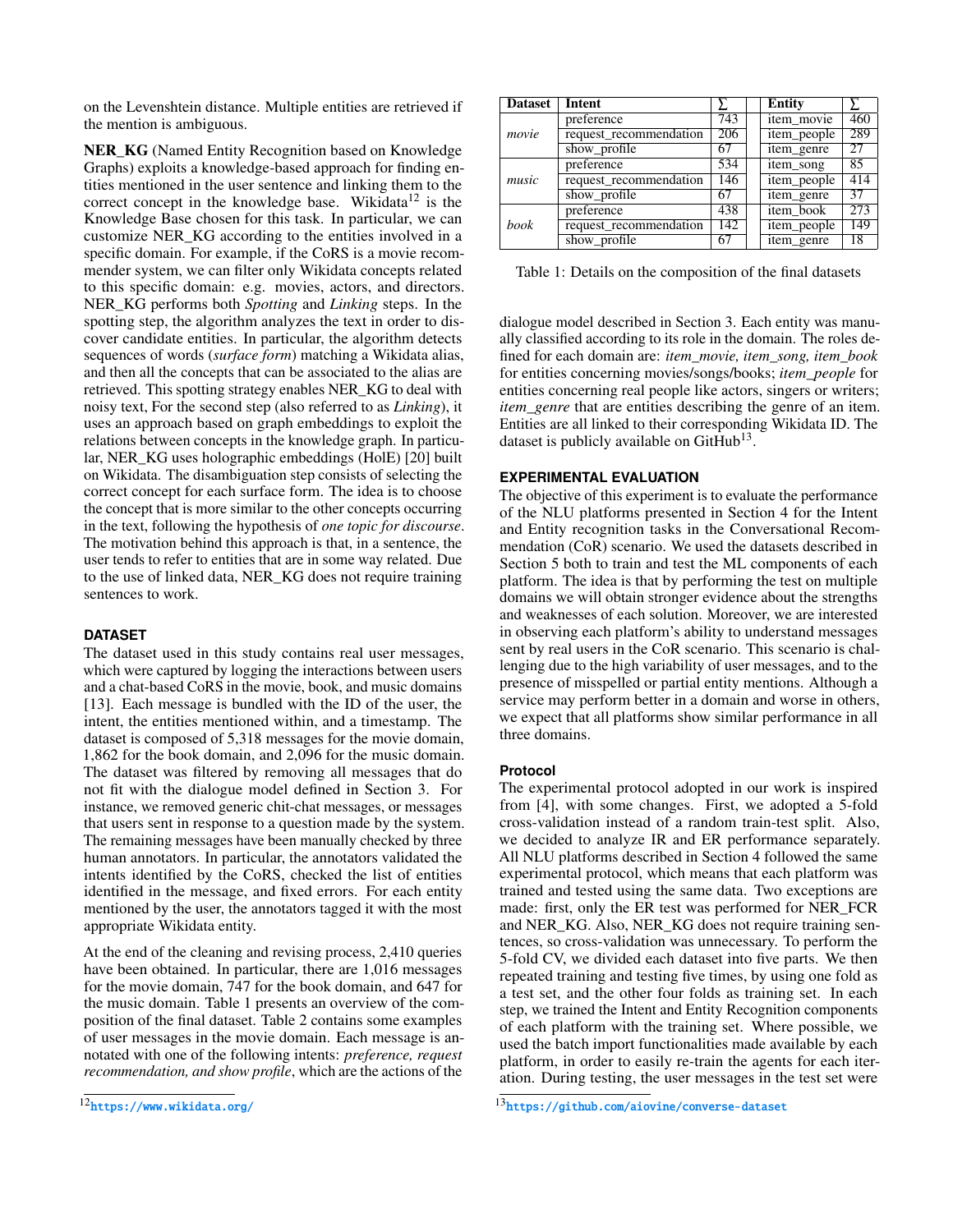<span id="page-5-0"></span>

| <b>Message</b>                                        | Intent                 | <b>Entities</b>                        |
|-------------------------------------------------------|------------------------|----------------------------------------|
| I like the avengers                                   | preference             | "The Avengers $(Q182218)$ " - positive |
| I like ghostbuster                                    | preference             | "Ghostbusters $(Q108745)$ " - positive |
| I don't like blade runner                             | preference             | "Blade Runner (Q184843)" - negative    |
| I like Titanic, but I don't really like James Cameron | preference             | "Titanic (Q44578)" - positive          |
|                                                       |                        | "James Cameron (Q42574)" - negative    |
| <i>i</i> like Jonny Depp                              | preference             | "Johnny Depp $(Q37175)$ " - positive   |
| See my profile                                        | show_profile           |                                        |
| Suggest some film                                     | request_recommendation |                                        |
| Can you suggest me an action movie?                   | request_recommendation |                                        |

Table 2: Examples of user messages contained in the movie dataset

analyzed by the platform. For LUIS, we used the integrated testing function. For the other platforms, we created a script that calls the available APIs programmatically. The intent and entities that were extracted by the system were compared with the actual tags in the dataset. For the IR task, an error was counted if the recognized intent was different from the true intent, or if no intent was found by the system. For the ER task, a message was considered correctly tagged if all entity mentions contained within were found, and if each mention was linked to the correct entity in the knowledge base. Therefore, we counted an error when an entity mention was not captured by the system, when one or more words were incorrectly tagged as entity mentions, or when the entity mention was successfully found, but it was linked to the wrong entity. Also, if an entity was recognized twice in the same sentence, one error was recorded. It is worth noting that each platform received the entire set of possible entities in the training phase, because measuring the ability to recognizing previously unseen entities is out of the scope of this experiment. Since Rasa offers multiple choices in terms of NLU pipelines, we also conducted a preliminary test in order to choose, for each domain, the pipeline that obtained the highest F1-score for both Intent and Entity Recognition. As a result, we used the *supervised\_embeddings* pipeline for the movie domain, and the *pretrained\_embeddings\_spacy* pipeline for the book and movie domains.

In order to measure the performance, we used the *precision*, *recall* and *F1-score* metrics. These metrics were calculated for the Intent and Entity Recognition tasks separately. Aside from the per-domain measures, we also calculated the overall measures, aggregated from the three domains. We decided to exclude the precision of the *intent-not-found* class from the calculation, because we do not find it relevant to our study. Therefore, whenever a platform did not return any intent for a message, only a false negative has been recorded.

#### <span id="page-5-1"></span>**Results**

The results of the experiment can be found in Figure [2](#page-6-0) and Tables [6](#page-8-0) - [11.](#page-9-9) Each table reports the results of the Intent and Entity Recognition tests for a single NLU platform. We reported the values of the three metrics for each individual intent/entity type. The Total row is calculated over all intent or entity types in a domain. The Overall row is calculated over all domains. Figure [2](#page-6-0) describes the F1-score recorded respectively for the Intent and Entity Recognition test by each platform, in each domain, plus an overall figure that summarizes all three domains. Observing the results, all platforms behave relatively well in terms of Intent Recognition, with Fscores no lower than 0.97. A notable example is Rasa, which obtained a perfect IR score in the music domain. Overall, Watson Assistant is the platform that obtains the best performance, with an F1-score of 0.9988. However, by analyzing the trend in each domain, we see that the situation is not as clear: Watson, LUIS, and Rasa trade places as the best system in each domain. Instead, Dialogflow seems to perform the worst, with an overall F1-score of 0.9908.

For the Entity Recognition task, the best two systems are NER FCR and Dialogflow, with an overall F-score of 0.9920 and 0.9911, respectively. In second place we find Watson Assistant, with an F-score of 0.9715. In the last three places, we find NER\_KG, LUIS, and Rasa, that obtained similar results throughout the domains, with the lowest score achieved by Rasa on the book domain with 0.8399. Watson Assistant seems to struggle most with recognizing genres, with a recall of 0.6111 and an F-score of 0.7586 in the book domain, as we can see in Table [6.](#page-8-0) LUIS obtained mostly high precision and low recall for each entity type, as seen in Table [8.](#page-8-0) This is expected due to the lack of fuzzy matching, which means that only exact entity matches will be recognized. A similar trend can be seen for Rasa in Table [9,](#page-9-9) which makes sense because it also lacks fuzzy matching.

In particular, Rasa has some difficulties in recognizing movie names, music artists, and genres (especially in the book domain), with a recall of 0.3889 and an F-score of 0.56. Unlike the previous platforms, Dialogflow is able to handle all entity types without major problems. In fact, it was able to recognize all song entities correctly. This is also true for NER\_FCR, which performed comparably to Dialogflow for every entity type. NER\_KG was able to recognize genres better than the other platforms (with F-scores ranging from 0.8955 to 0.9811), however it fared worse than the others in recognizing movies, songs, and book names. It especially struggled with recognizing songs, obtaining a recall of 0.6786 and an F-score of 0.7917.

A one-way ANOVA statistical test (significance level  $= 0.05$ ) was performed. The F-score was the dependent variable, with the platform being the independent variable. The null hypothe-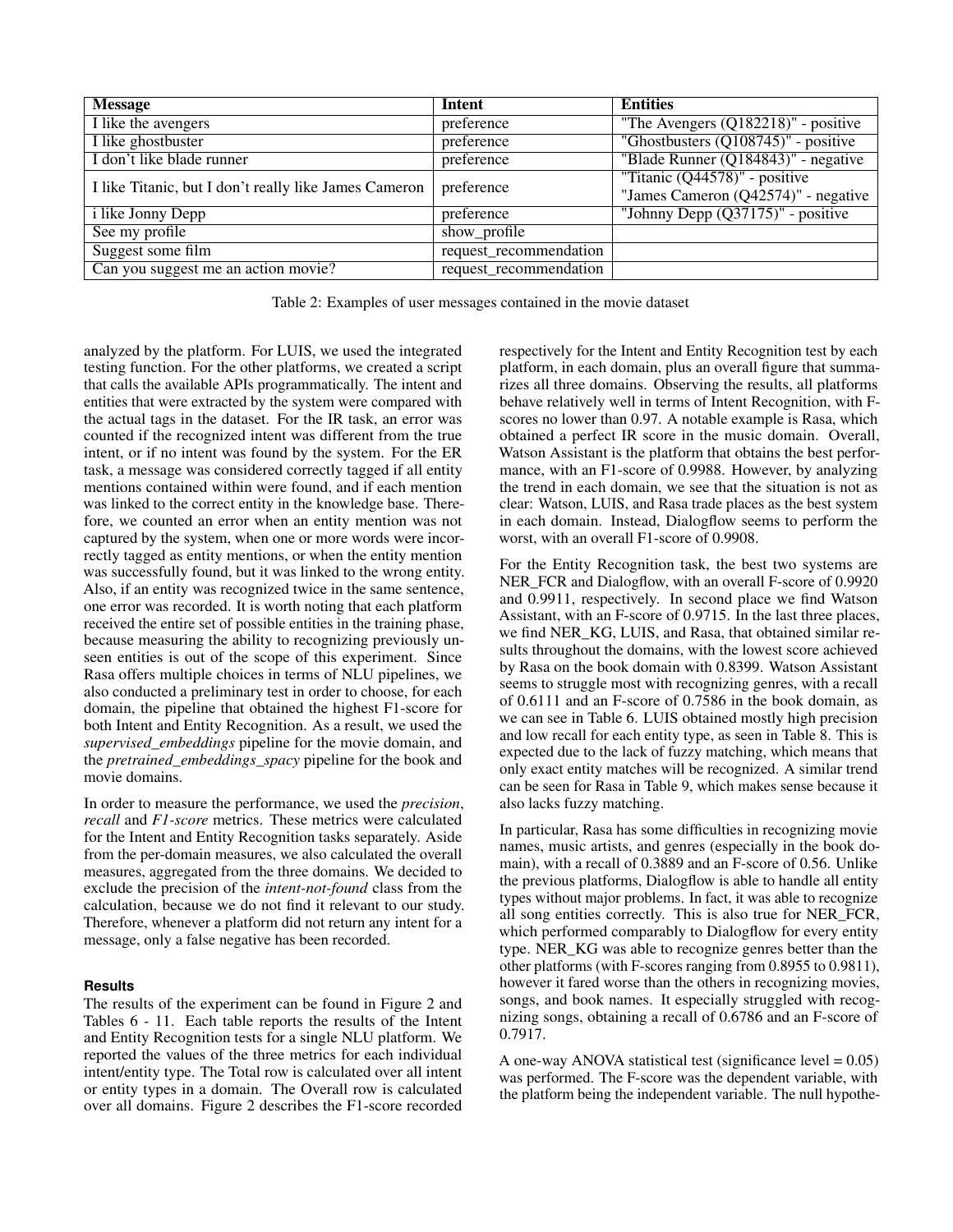<span id="page-6-0"></span>

Figure 2: F1-score results for the Intent (left) and Entity (right) Recognition tests

sis for this test is: *The average F-score for Intent/Entity recognition is the same for all platforms*. Results of the ANOVA test for both intents and entities are described in Table [3.](#page-6-1) The test rejected the null hypothesis in both cases. Therefore, we proceeded to perform post-hoc tests, to find which platforms perform better (or worse) than others.

To do this, we used the *t-test for dependent samples* (significance level  $= 0.05$ ). The results of the t-test for the Intent Recognition tasks are described in Table [4.](#page-6-2) For each pair of platforms, we reported the value of the *t* statistic and the p-value. If the p-value is less than the significance level, a symbol is added: (+) means that the platform on the row has a significantly higher F-score than the platform on the column, (-) means the opposite. The t-test did not find a clear winner for the IR task. However, it confirmed that Dialogflow was significantly worse than the other three platforms, which is in accordance with what was said at the beginning of this Section. More interesting results come from the ER task represented in Table [5.](#page-6-3) In fact, almost all pairs of platforms obtained significantly different results. Therefore, we can confirm that Dialogflow and NER\_FCR both obtained the best performance. Watson Assistant placed second, followed by NER\_KG, then LUIS, then Rasa.

## **Discussion**

With the results described in the Section [6.2,](#page-5-1) we can answer the Research Questions introduced in the Introduction. Regarding RQ1, we can see that one of our own components (NER\_FCR)

<span id="page-6-1"></span>

|              |       | <b>Intent Recognition test</b> | <b>Entity Recognition test</b> |                |  |  |  |
|--------------|-------|--------------------------------|--------------------------------|----------------|--|--|--|
| Domain       | F     |                                | F                              |                |  |  |  |
| <b>Total</b> | 18.61 | < 0.001                        | 129.8                          | <0.001         |  |  |  |
| <b>Movie</b> | 6.95  | < 0.001                        | 47.27                          | < 0.001        |  |  |  |
| <b>Book</b>  | 3.83  | 0.009                          | 57.73                          | $\sqrt{6.001}$ |  |  |  |
| <b>Music</b> | 9.36  | <0.001                         | 34.39                          | <0.001         |  |  |  |

Table 3: ANOVA results

<span id="page-6-2"></span>

|                   | Watson        | LUIS          | Rasa          |
|-------------------|---------------|---------------|---------------|
| <b>Dialogflow</b> | $t = -5.314$  | $t = -4.444$  | $t = 4.989$   |
|                   | $p<0.001$ (-) | $p<0.001$ (-) | $p<0.001$ (-) |
| Watson            |               | $t=1.508$     | $t = -0.707$  |
|                   |               | $p=0.132$     | $p=0.480$     |
| <b>LUIS</b>       |               |               | $t=0.832$     |
|                   |               |               | $p=0.405$     |

Table 4: T-test Intent recognition results

<span id="page-6-3"></span>

|                   | Watson        | <b>LUIS</b>   | Rasa          | <b>NER FCR</b> | <b>NER KG</b> |
|-------------------|---------------|---------------|---------------|----------------|---------------|
| <b>Dialogflow</b> | $t=6.695$     | $t=16.622$    | $t=18.535$    | $t = -1.234$   | $t=13.693$    |
|                   | $p<0,001 (+)$ | $p<0.001 (+)$ | $p<0.001 (+)$ | $p=0.217$      | $p<0.001 (+)$ |
| Watson            |               | $t = -12.627$ | $t = -14.773$ | $t = 7.474$    | $t = 14.285$  |
|                   |               | $p<0.001 (+)$ | $p<0.001 (+)$ | $p<0.001$ (-)  | $p<0.001 (+)$ |
| <b>LUIS</b>       |               |               | $t = -5.124$  | $t = -16.744$  | $t = -3.202$  |
|                   |               |               | $p<0.001 (+)$ | $p<0.001$ (-)  | $p=0.001$ (-) |
| Rasa              |               |               |               | $t = -18.638$  | $t = -5.390$  |
|                   |               |               |               | $p<0.001$ (-)  | $p<0.001$ (-) |
| <b>NER FCR</b>    |               |               |               |                | $t = -8.037$  |
|                   |               |               |               |                | $p<0.001 (+)$ |

Table 5: T-test Entity recognition results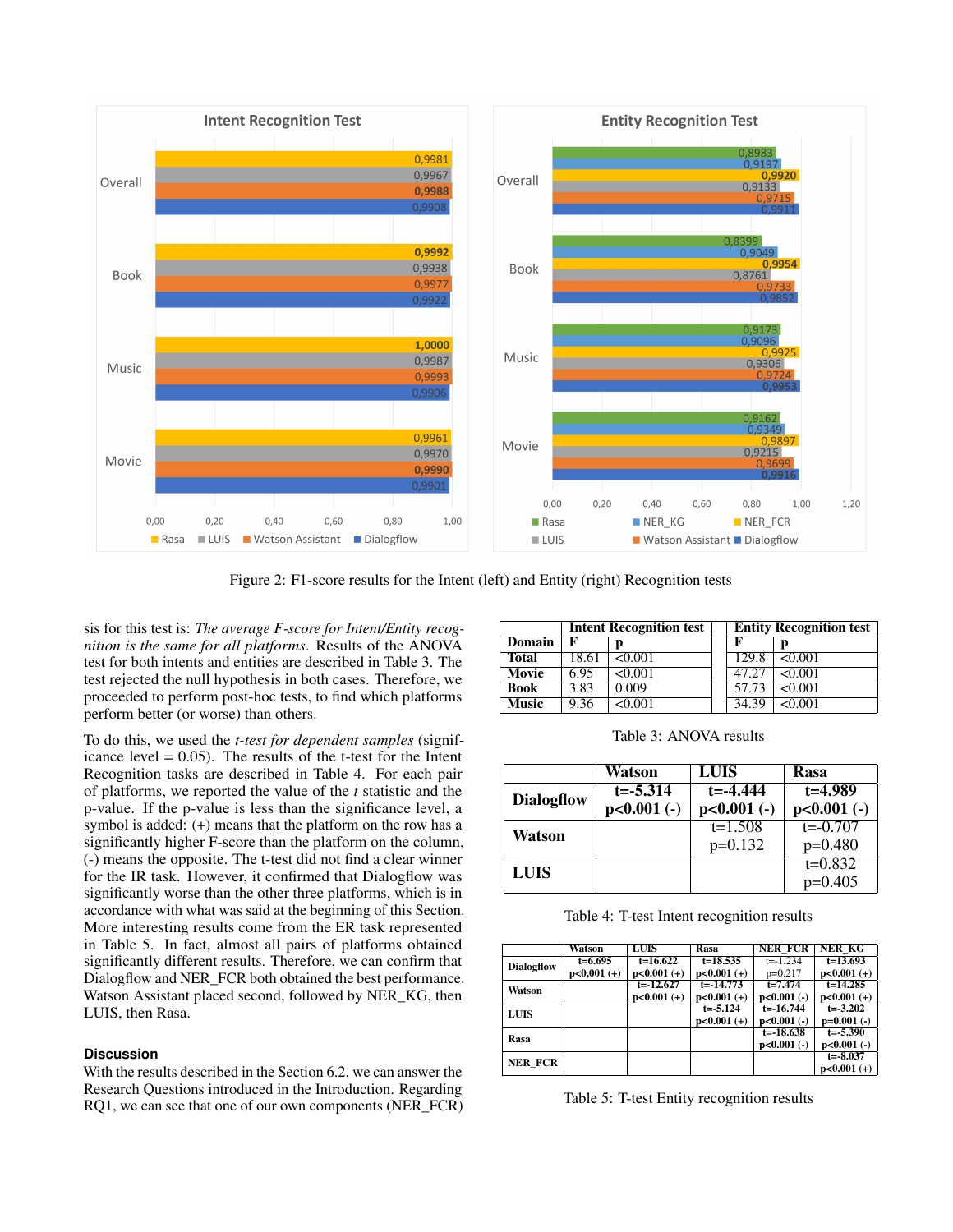managed to perform very well in the ER task, obtaining a better F-score than most general-purpose platforms. However, the statistical test did not confirm that it performed better than Dialogflow. NER\_KG, on the other hand, was outclassed by both Dialogflow and Watson Assistant. While this is true, it is worth noting that NER\_KG was able to obtain this result by only relying on Linked data, instead of training sentences (as said in Section [4.1\)](#page-3-3). This could give NER\_KG the edge when developers do not possess training data at hand. The linked data-based approach also allowed it to obtain good performance in recognizing genres, where the other platforms struggled.

The answer to RQ2 is positive: all the systems that implement fuzzy matching for the ER component (Dialogflow, Watson, NER FCR, NER KG) performed better than those that did not implement it (LUIS, Rasa). This confirms the intuition that we presented in Section [4.1.](#page-3-3) Indeed, making sure that the system is able to tolerate spelling errors is beneficial to the overall performance of the CoRS and improves the user experience. However, we cannot conclude which fuzzy matching implementation is definitely superior: both Dialogflow and NER\_FCR obtained the highest score as stated earlier. Watson Assistant also implements it, however, it performed significantly worse than the first two. Analyzing the results in detail, we can see that Watson's implementation of fuzzy matching seems limited. In fact, it is especially less tolerant of incomplete mentions. For example, given the test sentence *I like Shakespeare*, it failed to retrieve the entity *William Shakespeare*, while Dialogflow and NER\_FCR did not.

Another peculiarity is that Watson seems to use fuzzy matching only on non-existent words. Given the two sentences *I like Johnny Detp* and *I like Johnny Deep*, Watson is able to recognize *Johnny Depp* correctly in the first sentence, but not in the second. NER\_KG's performance in recognizing genres can be justified by the fact that it is able to exploit all aliases that are provided by Wikidata, while the other systems only worked with a single label for each entity. Genres are a particularly difficult type of entity, because they have much more variability in their surface forms, compared to titles or person names. For example, just the presence or absence of "film" or "movie" in the genre name can create issues in most systems (e.g. *I like action films* versus *I like action*). Both LUIS and Rasa lack fuzzy matching, which means that entity mentions are correctly recognized only if they match exactly their label. However, Rasa also missed some entities that had exact matching. This seems to happen especially when there are multiple entities per message.

The answer to RQ3 is negative: Rasa was able to perform just as well as all the commercial platforms in terms of Intent Recognition. On the contrary, Dialogflow performed significantly worse than Rasa and all the others. In particular, it appears that the performance of the Intent and Entity Recognition were linked in some way. By analyzing the results in further detail, we can see that most of the cases in which Dialogflow fails to recognize the *preference* intent happen when it is not able to find any entity in the sentence. In these cases, it returns the default fallback intent. This happens mostly

with sentences of the form *I like [entity]*, which suggests that overfitting may have occurred.

Performing the study on three different domains allows us to explore the differences between them. These differences are especially noticeable in the Entity Recognition test. For example, we can see that the systems that the gap in ER performance between fuzzy matching and non-fuzzy matching system is more prominent in the book domain. A possible explanation for this is that users refer to book-related entities using many different surface forms, e.g. by shortening book titles or author names. Another peculiarity is that users often refer to series of books rather than single works (e.g. "Harry Potter"), which may be a potential source of confusion, as the ER component needs to disambiguate both types of references. This is an important aspect to consider when developing a natural language-based interface for a CoRS. Even though the same dialog model was originally applied for all three domains, the way the users express their preferences is still significantly different between each domain. These differences produce a noticeable effect in the overall performance of the system, which should be considered when developing a CoRS for a new domain. Understanding the users' language is key to obtain good recognition accuracy and, therefore, good user experience.

## **CONCLUSION**

In this paper, we presented a comparison of several Natural Language Understanding systems that may be employed to create Conversational Recommender Systems. We compared their performance in the Intent and Entity Recognition tasks in three different domains: movies, books, and music. We were able to find that the platforms performed differently. For the Intent Recognition task, Watson Assistant, LUIS, and Rasa were able to achieve comparable scores. For the Entity Recognition task, Dialogflow was the best commercial platform, and performed comparably with a custom-developed Entity Recognizer (NER\_FCR). It is interesting to note that some of the findings from [\[4\]](#page-9-0) were only partly confirmed by our study. In fact, Rasa performed as well as the commercial platforms for Intent Recognition, but was instead worse in terms of Entity Recognition. Another difference is the fact that in our study Dialogflow was one of the best services for Entity Recognition, while in [\[4\]](#page-9-0) it was one of the worst. This further confirms what emerged in that study, i.e. that the performances of NLU services are strictly dependent on the domain and, we may add, on the specific task.

As regards the limitations of our study, the first one comes from the fact that we could not include all possible platforms in the evaluation. We chose the services that we deemed the most popular. Another limitation is the size of the dataset: the number of messages used in the experiment is not very large, which could probably limit the significance of the result. As future work, we propose to collect more data, by expanding the dataset in other domains. In particular, we will make sure to increase the variability and complexity of the messages for each intent, for example, by collecting more preference messages with multiple entity mentions.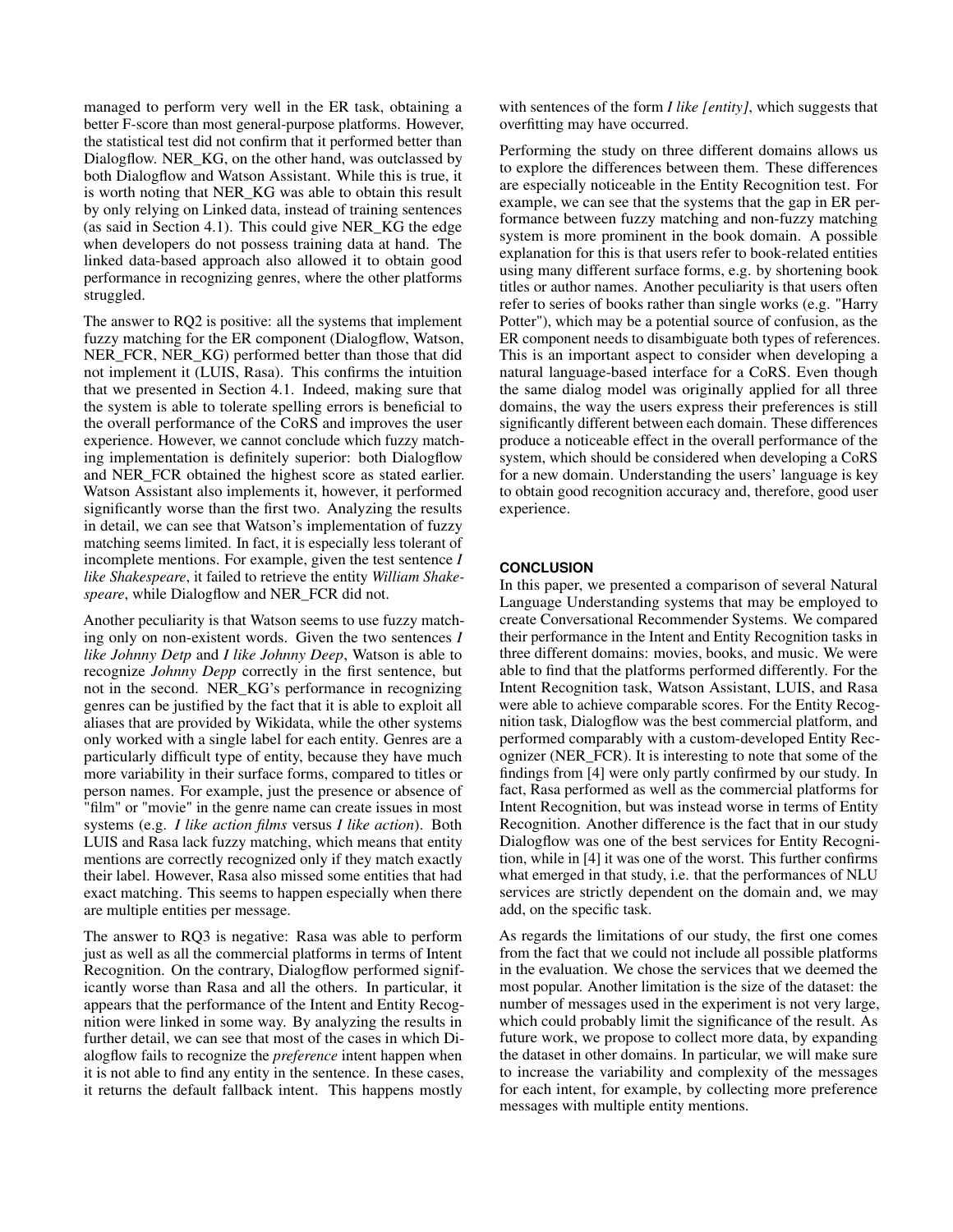<span id="page-8-0"></span>

| <b>Domain</b>  | Intent                 | <b>Precision</b> | <b>Recall</b> | <b>F1-score</b> | Domain         | <b>Entity type</b> | <b>Precision</b> | Recall | <b>F1-score</b> |
|----------------|------------------------|------------------|---------------|-----------------|----------------|--------------------|------------------|--------|-----------------|
|                | preference             | 0.9987           | 0.9987        | 0.9987          |                | item movie         | 0.9752           | 0.9413 | 0.9580          |
| Movie          | request recommendation | 1.0000           | 1.0000        | 1.0000          | Movie          | item_people        | 1.0000           | 0.9896 | 0.9948          |
|                | show_profile           | 1.0000           | 1.0000        | 1.0000          |                | item_genre         | 1.0000           | 0.8148 | 0.8980          |
|                | Total                  | 0.9990           | 0.9990        | 0.9990          |                | Total              | 0.9854           | 0.9549 | 0.9699          |
|                | preference             | 1.0000           | 0.9981        | 0.9991          |                | item_song          | 1.0000           | 1.0000 | 1.0000          |
| <b>Music</b>   | request recommendation | 1.0000           | 1.0000        | 1.0000          | <b>Music</b>   | item_people        | 0.9975           | 0.9662 | 0.9816          |
|                | show_profile           | 1.0000           | 0000.         | 1.0000          |                | item_genre         | 0.8710           | 0.7297 | 0.7941          |
|                | Total                  | 1.0000           | 0.9987        | 0.9993          |                | Total              | 0.9903           | 0.9551 | 0.9724          |
|                | preference             | 0.9977           | 0.9977        | 0.9977          |                | item book          | 0.9889           | 0.9817 | 0.9853          |
| <b>Books</b>   | request recommendation | 1.0000           | 0.9930        | 0.9965          | <b>Books</b>   | item_people        | 1.0000           | 0.9463 | 0.9724          |
|                | show_profile           | 1.0000           | 1.0000        | 1.0000          |                | item_genre         | 1.0000           | 0.6111 | 0.7586          |
|                | Total                  | 0.9985           | 0.9969        | 0.9977          |                | Total              | 0.9929           | 0.9545 | 0.9733          |
| <b>Overall</b> |                        | 0.9992           | 0.9983        | 0.9988          | <b>Overall</b> |                    | 0.9888           | 0.9549 | 0.9715          |

Table 6: Watson Conversational Agent results for IR and ER tasks

| Domain         | Intent                 | <b>Precision</b> | <b>Recall</b> | <b>F1-score</b> | Domain         | <b>Entity type</b> | <b>Precision</b> | Recall | F1-score |
|----------------|------------------------|------------------|---------------|-----------------|----------------|--------------------|------------------|--------|----------|
|                | preference             | .0000            | 0.9892        | 0.9946          |                | item movie         | 0.9934           | 0.9891 | 0.9913   |
| Movie          | request recommendation | 0.9758           | 0.9806        | 0.9782          | Movie          | item_people        | 0.9965           | 0.9965 | 0.9965   |
|                | show_profile           | 0000.1           | 0.9552        | 0.9771          |                | item_genre         | 0.9615           | 0.9259 | 0.9434   |
|                | Total                  | 0.9950           | 0.9852        | 0.9901          |                | Total              | 0.9935           | 0.9897 | 0.9916   |
|                | preference             | 0000.            | 0.9869        | 0.9934          |                | item song          | 1.0000           | 1.0000 | 1.0000   |
| <b>Music</b>   | request_recommendation | 0.9863           | 0.9863        | 0.9863          | <b>Music</b>   | item_people        | 1.0000           | 0.9928 | 0.9964   |
|                | show_profile           | 0000.            | 0.9552        | 0.9771          |                | item_genre         | 1.0000           | 0.9459 | 0.9722   |
|                | Total                  | 0.9973           | 0.9839        | 0.9906          |                | Total              | 1.0000           | 0.9907 | 0.9953   |
|                | preference             | 0000.            | 0.9932        | 0.9966          |                | item book          | 0.9818           | 0.9853 | 0.9835   |
| <b>Books</b>   | request_recommendation | 0.9929           | 0.9789        | 0.9858          | <b>Books</b>   | item_people        | 0.9932           | 0.9799 | 0.9865   |
|                | show_profile           | 0000.            | 0.9552        | 0.9771          |                | item_genre         | 1.0000           | 1.0000 | 1.0000   |
|                | Total                  | 0.9984           | 0.9861        | 0.9922          |                | Total              | 0.9863           | 0.9841 | 0.9852   |
| <b>Overall</b> |                        | 0.9966           | 0.9851        | 0.9908          | <b>Overall</b> |                    | 0.9937           | 0.9886 | 0.9911   |

Table 7: Dialogflow results for IR and ER tasks

| Domain       | Intent                                                        | <b>Precision</b> | Recall | <b>F1-score</b> | Domain         | <b>Entity type</b> | <b>Precision</b> | Recall | F1-score |
|--------------|---------------------------------------------------------------|------------------|--------|-----------------|----------------|--------------------|------------------|--------|----------|
|              | preference                                                    | 1.0000           | 0.9973 | 0.9987          |                | item_movie         | 1.0000           | 0.8326 | 0.9087   |
| Movie        | 0.9928<br>0.9856<br>1.0000<br>request recommendation<br>Movie | item_people      | 1.0000 | 0.9066          | 0.9510         |                    |                  |        |          |
|              | show_profile                                                  | 1.0000           | 0.9851 | 0.9925          |                | item_genre         | 1.0000           | 0.6667 | 0.8000   |
|              | Total                                                         | 0.9970           | 0.9970 | 0.9970          |                | Total              | 1.0000           | 0.8544 | 0.9215   |
|              | preference                                                    | 0.9981           | 1.0000 | 0.9991          |                | item song          | 1.0000           | 0.9286 | 0.9630   |
| <b>Music</b> | request_recommendation                                        | 1.0000           | 0.9932 | 0.9966          | <b>Music</b>   | item_people        | 1.0000           | 0.8792 | 0.9357   |
|              | show_profile                                                  | 1.0000           | 1.0000 | 1.0000          |                | item_genre         | 0.8710           | 0.7297 | 0.7941   |
|              | Total                                                         | 0.9987           | 0.9987 | 0.9987          |                | Total              | 0.9915           | 0.8766 | 0.9306   |
|              | preference                                                    | 0.9910           | 1.0000 | 0.9955          |                | item book          | 1.0000           | 0.8315 | 0.9080   |
| <b>Books</b> | request_recommendation                                        | 1.0000           | 0.9789 | 0.9893          | <b>Books</b>   | item_people        | 1.0000           | 0.7047 | 0.8268   |
|              | show_profile                                                  | 1.0000           | 0.9851 | 0.9925          |                | item_genre         | 1.0000           | 0.6111 | 0.7586   |
|              | Total                                                         | 0.9938           | 0.9938 | 0.9938          |                | Total              | 1.0000           | 0.7795 | 0.8761   |
| Overall      |                                                               | 0.9967           | 0.9967 | 0.9967          | <b>Overall</b> |                    | 0.9973           | 0.8424 | 0.9133   |

| Domain         | <b>Entity type</b> | <b>Precision</b> | Recall | <b>F1-score</b> |
|----------------|--------------------|------------------|--------|-----------------|
|                | item movie         | 1.0000           | 0.8326 | 0.9087          |
| Movie          | item_people        | 1.0000           | 0.9066 | 0.9510          |
|                | item genre         | 1.0000           | 0.6667 | 0.8000          |
|                | Total              | 1.0000           | 0.8544 | 0.9215          |
|                | item song          | 1.0000           | 0.9286 | 0.9630          |
| <b>Music</b>   | item_people        | 1.0000           | 0.8792 | 0.9357          |
|                | item genre         | 0.8710           | 0.7297 | 0.7941          |
|                | Total              | 0.9915           | 0.8766 | 0.9306          |
|                | item book          | 1.0000           | 0.8315 | 0.9080          |
| <b>Books</b>   | item people        | 1.0000           | 0.7047 | 0.8268          |
|                | item genre         | 1.0000           | 0.6111 | 0.7586          |
|                | Total              | 1.0000           | 0.7795 | 0.8761          |
| <b>Overall</b> |                    | 0.9973           | 0.8424 | 0.9133          |

Table 8: LUIS results for IR and ER tasks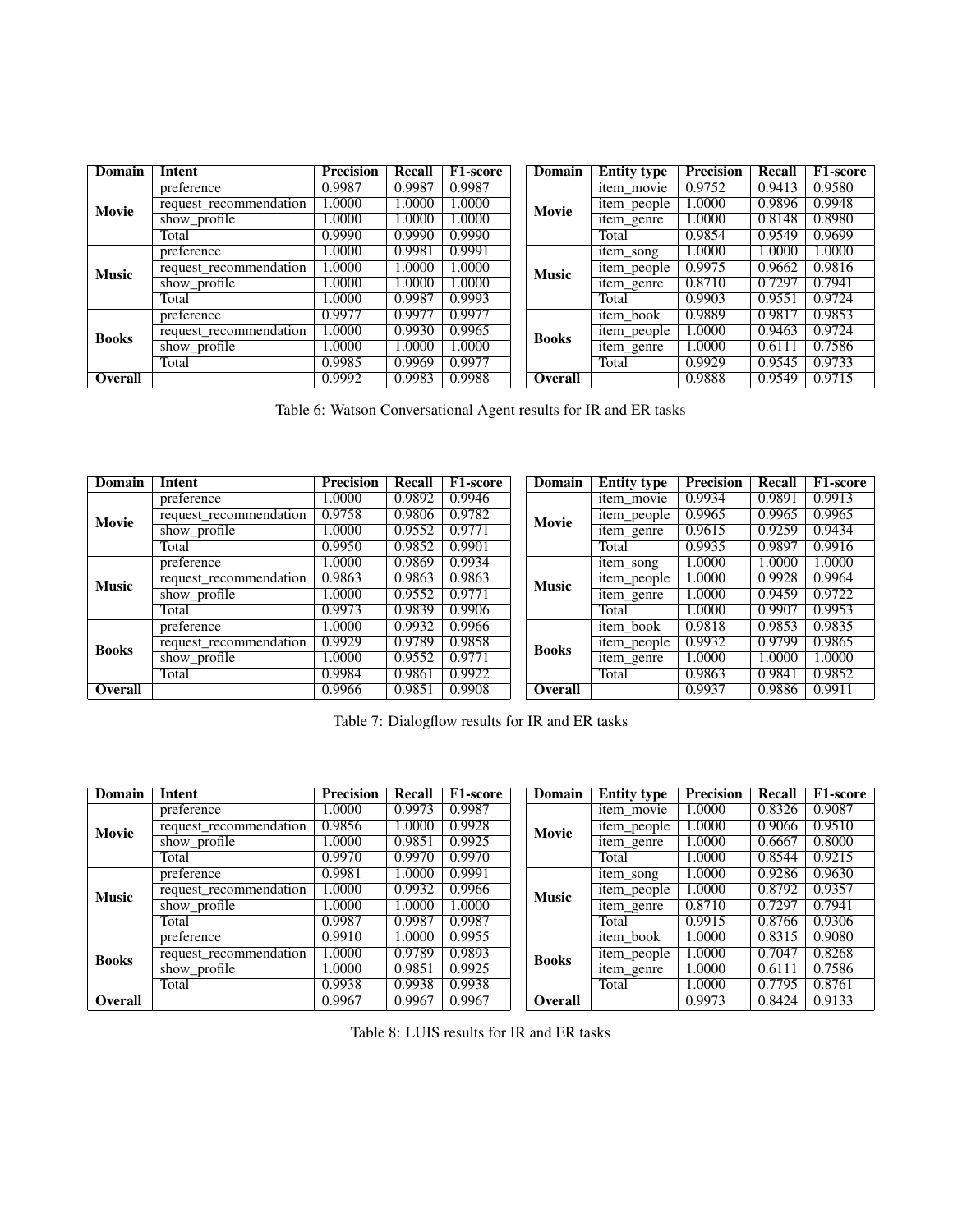<span id="page-9-9"></span>

| Domain       | Intent                 | <b>Precision</b> | Recall | <b>F1-score</b> | Domain       | <b>Entity type</b> | Precision | <b>Recall</b> | <b>F1-score</b> |
|--------------|------------------------|------------------|--------|-----------------|--------------|--------------------|-----------|---------------|-----------------|
|              | preference             | 0.9987           | 0.9973 | 0.9980          |              | item movie         | 1.0000    | 0.8174        | 0.8995          |
| Movie        | request_recommendation | 0.9903           | 0.9903 | 0.9903          | Movie        | item_people        | 1.0000    | 0.9135        | 0.9548          |
|              | show_profile           | 0.9853           | 1.0000 | 0.9926          |              | item_genre         | 1.0000    | 0.5926        | 0.7442          |
|              | Total                  | 0.9961           | 0.9961 | 0.9961          |              | Total              | 1.0000    | 0.8454        | 0.9162          |
|              | preference             | 0000.1           | 1.0000 | 1.0000          |              | item_song          | 1.0000    | 0.9048        | 0.9500          |
| <b>Music</b> | request recommendation | 1.0000           | 1.0000 | 1.0000          | <b>Music</b> | item_people        | 0.9945    | 0.8768        | 0.9320          |
|              | show_profile           | 0000.1           | 1.0000 | 1.0000          |              | item_genre         | 1.0000    | 0.4324        | 0.6038          |
|              | Total                  | 0000.1           | 1.0000 | 1.0000          |              | Total              | 0.9956    | 0.8505        | 0.9173          |
|              | preference             | .0000            | 0.9977 | 0.9989          |              | item book          | 1.0000    | 0.8132        | 0.8970          |
| <b>Books</b> | request_recommendation | 1.0000           | 1.0000 | 1.0000          | <b>Books</b> | item_people        | 0.9891    | 0.6107        | 0.7552          |
|              | show_profile           | 0000.            | 1.0000 | 1.0000          |              | item_genre         | 1.0000    | 0.3889        | 0.5600          |
|              | Total                  | 0000.1           | 0.9985 | 0.9992          |              | Total              | 0.9969    | 0.7256        | 0.8399          |
| Overall      |                        | 0.9983           | 0.9979 | 0.9981          | Overall      |                    | 0.9979    | 0.8168        | 0.8983          |

Table 9: Rasa results for IR and ER tasks

| Domain         | <b>Entity type</b> | <b>Precision</b> | Recall | F1-score |
|----------------|--------------------|------------------|--------|----------|
|                | item movie         | 0.9891           | 0.9848 | 0.9869   |
| <b>Movie</b>   | item_people        | 1.0000           | 0.9896 | 0.9948   |
|                | item_genre         | 0.9643           | 1.0000 | 0.9818   |
|                | Total              | 0.9922           | 0.9871 | 0.9897   |
|                | item song          | 1.0000           | 1.0000 | 1.0000   |
| <b>Music</b>   | item_people        | 0.9976           | 0.9928 | 0.9952   |
|                | item genre         | 0.9714           | 0.9189 | 0.9444   |
|                | Total              | 0.9962           | 0.9888 | 0.9925   |
|                | item book          | 1.0000           | 0.9853 | 0.9926   |
| <b>Books</b>   | item_people        | 1.0000           | 1.0000 | 1.0000   |
|                | item_genre         | 1.0000           | 1.0000 | 1.0000   |
|                | Total              | 1.0000           | 0.9909 | 0.9954   |
| <b>Overall</b> |                    | 0.9954           | 0.9886 | 0.9920   |

Table 10: NER\_FCR results

#### <span id="page-9-3"></span>**REFERENCES**

- [1] Layla El Asri, Hannes Schulz, Shikhar Sharma, Jeremie Zumer, Justin Harris, Emery Fine, Rahul Mehrotra, and Kaheer Suleman. 2017. Frames: A Corpus for Adding Memory to Goal-Oriented Dialogue Systems. *arXiv:1704.00057 [cs]* (March 2017). <http://arxiv.org/abs/1704.00057> arXiv: 1704.00057.
- <span id="page-9-5"></span>[2] Antoine Bordes, Y.-Lan Boureau, and Jason Weston. 2016. Learning End-to-End Goal-Oriented Dialog. *arXiv:1605.07683 [cs]* (May 2016). <http://arxiv.org/abs/1605.07683> arXiv: 1605.07683.
- <span id="page-9-8"></span>[3] Karl Branting, James Lester, and Bradford Mott. 2004. Dialogue Management for Conversational Case-Based Reasoning. In *Advances in Case-Based Reasoning*, David Hutchison, Takeo Kanade, Josef Kittler, Jon M. Kleinberg, Friedemann Mattern, John C. Mitchell, Moni Naor, Oscar Nierstrasz, C. Pandu Rangan, Bernhard Steffen, Madhu Sudan, Demetri Terzopoulos, Dough Tygar, Moshe Y. Vardi, Gerhard Weikum, Peter Funk, and Pedro A. González Calero (Eds.). Vol. 3155. Springer Berlin Heidelberg, Berlin, Heidelberg, 77–90. DOI:[http://dx.doi.org/10.1007/978-3-540-28631-8\\_7](http://dx.doi.org/10.1007/978-3-540-28631-8_7)
- <span id="page-9-0"></span>[4] Daniel Braun, Adrian Hernandez Mendez, Florian Matthes, and Manfred Langen. 2017. Evaluating natural

| Domain         | <b>Entity type</b> | <b>Precision</b> | <b>Recall</b> | <b>F1-score</b> |
|----------------|--------------------|------------------|---------------|-----------------|
|                | item movie         | 0.9256           | 0.8652        | 0.8944          |
| Movie          | item_people        | 0.9931           | 0.9931        | 0.9931          |
|                | item_genre         | 1.0000           | 0.9630        | 0.9811          |
|                | Total              | 0.9544           | 0.9162        | 0.9349          |
|                | item_song          | 0.9500           | 0.6786        | 0.7917          |
| <b>Music</b>   | item_people        | 0.9712           | 0.8961        | 0.9322          |
|                | item_genre         | 1.0000           | 0.8108        | 0.8955          |
|                | Total              | 0.9703           | 0.8561        | 0.9096          |
|                | item book          | 0.8643           | 0.8864        | 0.8752          |
| <b>Books</b>   | item_people        | 1.0000           | 0.9128        | 0.9544          |
|                | item_genre         | 1.0000           | 0.9444        | 0.9714          |
|                | Total              | 0.9122           | 0.8977        | 0.9049          |
| <b>Overall</b> |                    | 0.9479           | 0.8932        | 0.9197          |

Table 11: NER\_KG results

language understanding services for conversational question answering systems. In *Proceedings of the 18th Annual SIGdial Meeting on Discourse and Dialogue*. 174–185.

- <span id="page-9-1"></span>[5] Wanling Cai and Li Chen. 2019. Towards a Taxonomy of User Feedback Intents for Conversational Recommendations. In *RecSys*.
- <span id="page-9-7"></span>[6] Massimo Canonico and Luigi De Russis. 2018. A comparison and critique of natural language understanding tools. *Cloud Computing* 2018 (2018), 120.
- <span id="page-9-6"></span>[7] Alice Coucke, Adrien Ball, Clment Delpuech, Clment Doumouro, Sylvain Raybaud, Thibault Gisselbrecht, and Joseph Dureau. 2017. Benchmarking natural language understanding systems: Google, facebook, microsoft, amazon and snips. (2017).
- <span id="page-9-4"></span>[8] Kathleen Dahlgren and Edward Stabler. 1998. Natural language understanding system. (Aug. 11 1998). US Patent 5,794,050.
- <span id="page-9-2"></span>[9] Jesse Dodge, Andreea Gane, Xiang Zhang, Antoine Bordes, Sumit Chopra, Alexander Miller, Arthur Szlam,